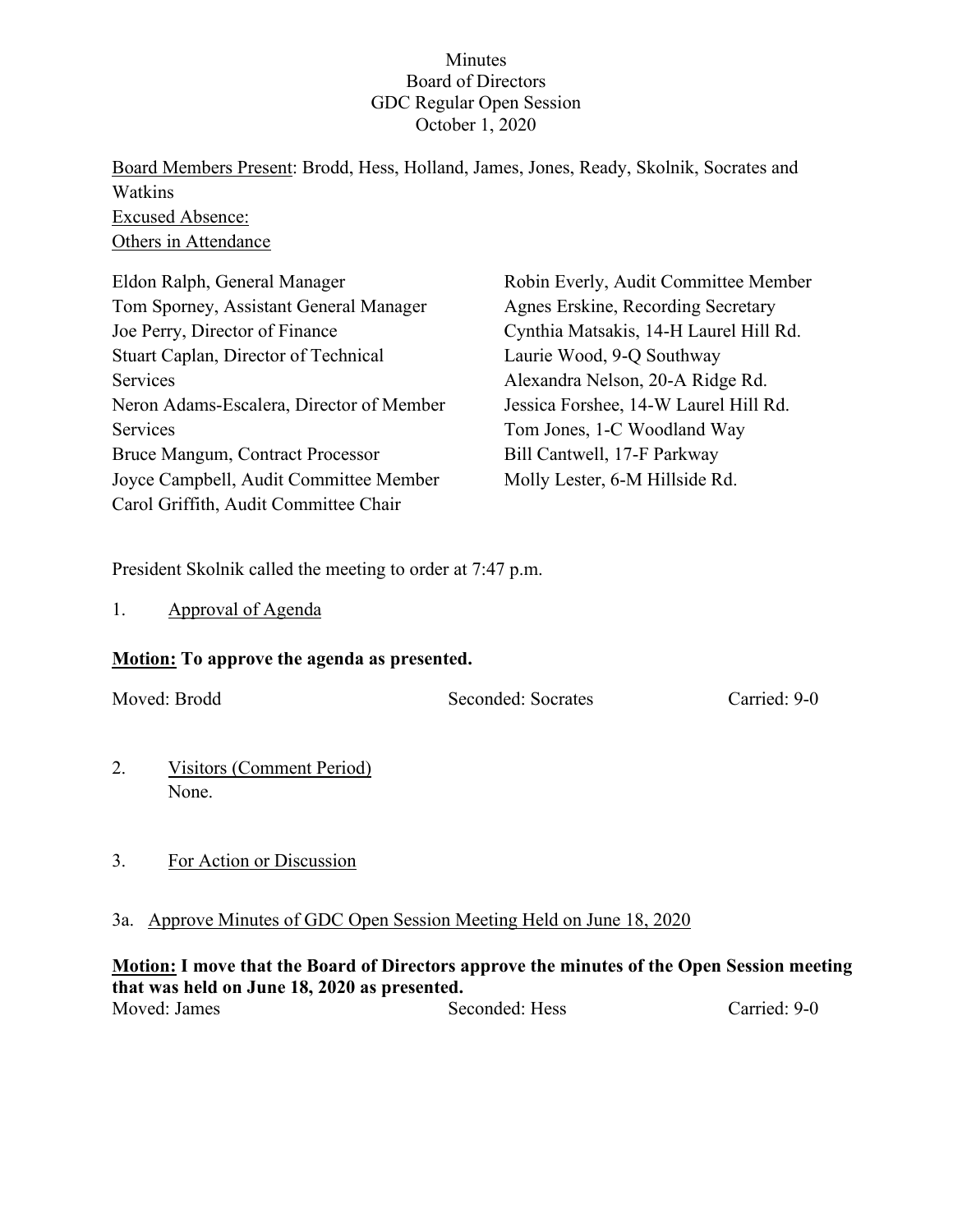# **Motion: I move that the Board of Directors approve the minutes of the Open Session meeting that was held on July 9, 2020 as presented.**

Seconded: Jones Carried: 9-0

## 3c. Establish a Date for the 2020 Stockholders' Meeting

GDC's bylaws requires the GDC Board of Directors to set a date for an annual meeting of the stockholders in June of each year to elect a Board of Directors and discuss any other business as may come before the meeting.

After the election of the 2020-21 GHI Board of Directors, it is necessary to designate Greenbelt Development Corporation (GDC) stockholders. These persons are designated by the GHI Board to hold proxies for GDC stock that GHI owns. Traditionally, the GHI Board grants each GHI Director a proxy for 1/9 of the GHI shares of stock in GDC. Since the GHI annual membership meeting was rescheduled from May 14, 2020 to October 29, 2020, due to the COVID-19 pandemic, the 2020 GDC stockholders' meeting should be held after October 29<sup>th</sup>. Staff recommends it should be held on November 19th.

This item is on the agenda for discussion and action.

#### **Motion: I move that the Board of Directors hold the 2020 GDC stockholders' meeting on November 19, 2020, beginning at 7:45 p.m. as presented.** Moved: Hess Seconded: Jones Carried: 9-0

# 3d. Report on the Operations of GDC for the Year 2019

GDC's bylaws stipulate that the President shall cause a report of the operations of GDC for the year to be submitted to the Directors at their meeting preceding the annual meeting of the stockholders, and to the stockholders at their annual meeting. The President's report was presented for discussion.

# **Motion: I move that the Board of Directors accept the report submitted by the Board President regarding GDC's 2019 operations as presented.** Moved: Brodd Seconded: Hess Carried: 9-0

3e. Review 2020 1st Half-Year Financial Statements

GDC's 2020 1<sup>st</sup> half-year financial statements are submitted as attachment #4. Joe Perry, GHI's Finance Director, presented the statements for discussion.